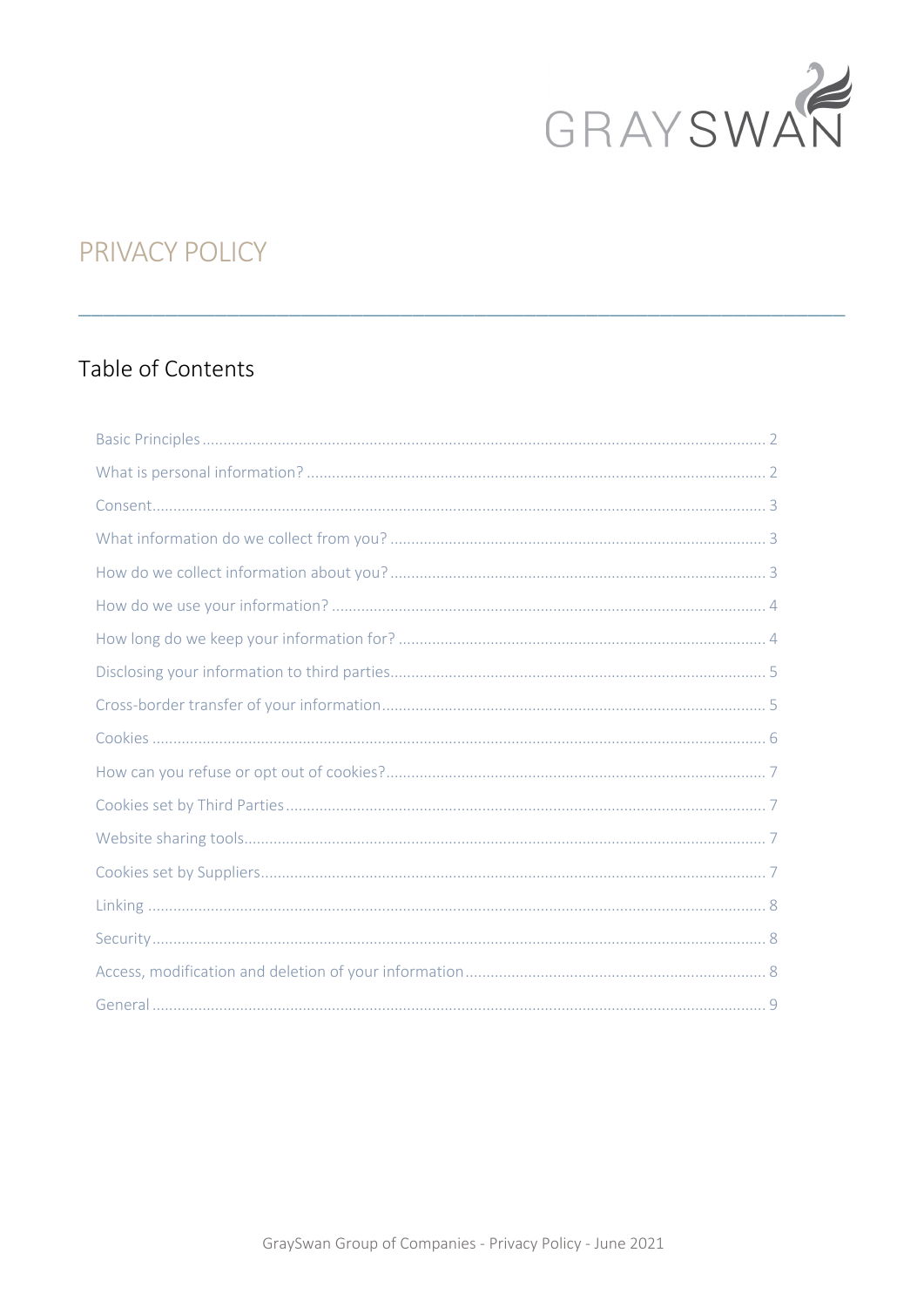

## Introduction

Set out below are details about the GraySwan privacy policy ("Policy"). This Policy applies to the collection, use, disclosure and protection of personal information relating to clients of GraySwan and its group companies; all vendors, suppliers, and employees of GraySwan; and all users of our website: www.grayswan.co.za.

 $\_$  , and the set of the set of the set of the set of the set of the set of the set of the set of the set of the set of the set of the set of the set of the set of the set of the set of the set of the set of the set of th

## Basic Principles

- At GraySwan we respect and take your privacy seriously, and as such we will use and process the personal information that we collect from you in accordance with this Policy.
- We collect and process your personal information for lawful purposes which are related to the functions and business activities of GraySwan.
- We undertake to collect and process your personal information in a reasonable manner, and in such a way that the processing is adequate, relevant and not excessive.
- We also undertake to take reasonable steps to ensure that the personal information that you provide to us remains accurate.

## What is personal information?

- When we refer to personal information in this Policy, we mean information that can identify you as an individual. By personal information we do not mean general, statistical, aggregated or anonymous information or other data that does not, alone or with other data, identify a specific individual.
- We collect personal information from you when you voluntarily provide such information on the website, for example, when you register on the website, contact us with enquiries or use the products and/or services provided by GraySwan.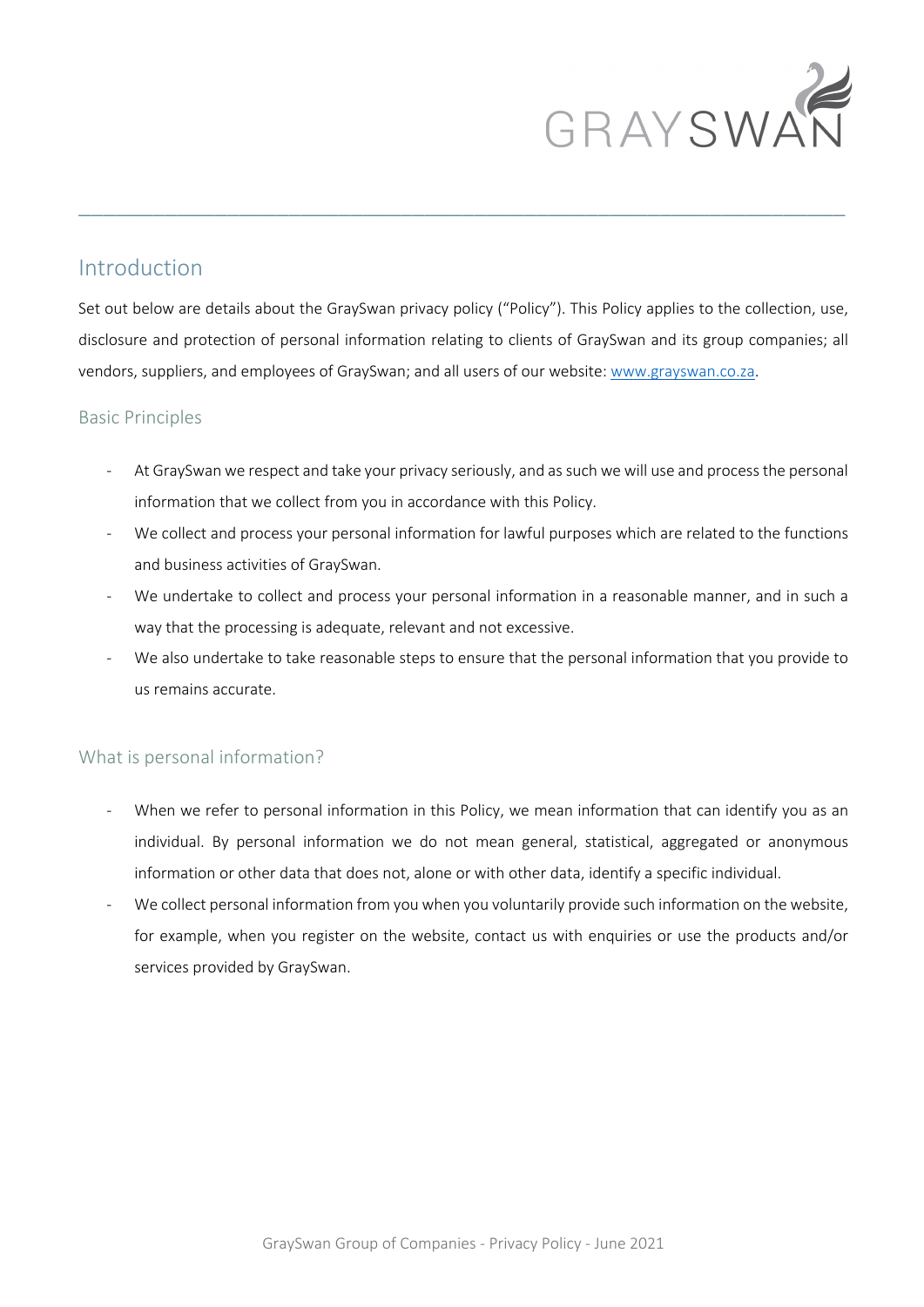

## Consent

- If you choose to provide us with personal information, you are consenting voluntarily and on an informed basis to GraySwan's collection, processing and storage of that personal information.

## What information do we collect from you?

#### GraySwan collects and stores the following personal information:

- Email address, phone numbers, physical contact information, and (depending on the service used) sometimes financial information;
- Computer sign-on data, statistics on page views, traffic to and from the website and ad data (all through cookies - you can take steps to disable the cookies on your browser although this is likely to affect your ability to use the website); and
- Other information, including users IP address and standard web log information.

## How do we collect information about you?

- In general, you may provide personal information to us when communicating with us.
- When you register with GraySwan on the website, you will be asked to provide certain personal information, including your name, address, and contact details.
- GraySwan uses the information that you provide to us during registration to enhance your experience, and to communicate with you.
- We will collect information concerning your likes and preferences both when you tell us what these are and through our analysis of client traffic, including through the use of cookies (as described below).
- We will always endeavour to secure the integrity and confidentiality of your personal information which is in our possession or under our control.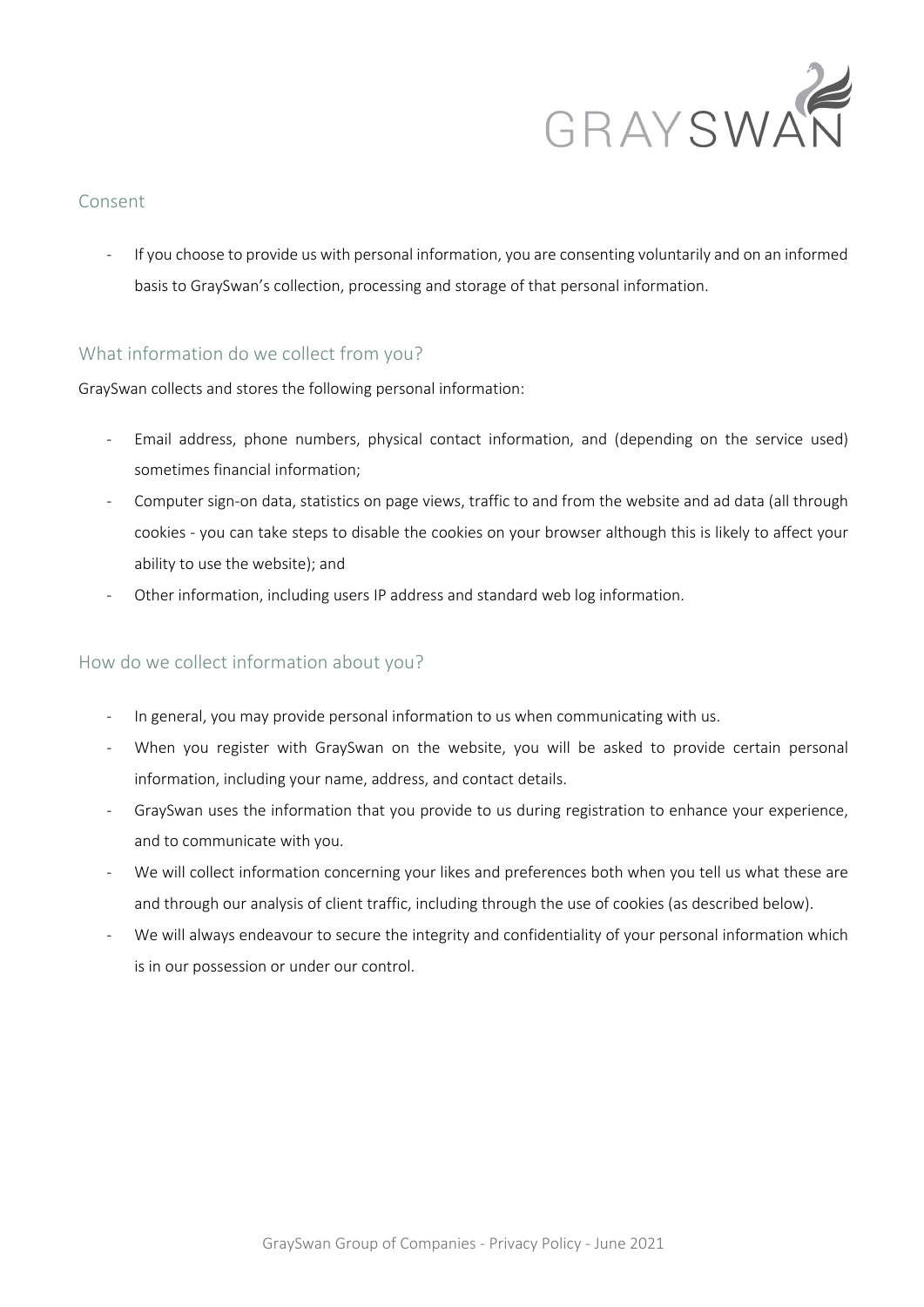

#### How do we use your information?

Personal information which you provide to GraySwan may be used:

- To provide products or services you have requested;
- To respond to and follow up on your inquiries or complaints;
- To update any records held about you;
- To improve or detect any unlawful activities;
- To evaluate the effectiveness of GraySwan's marketing and for the purposes of research and statistical analysis in order to improve GraySwan's products and services;
- To meet a legal or regulatory obligation.
- We may use your information to confirm that you have received the products or services for which you registered; to validate you as a client when using our services; to prevent and detect criminal activity, fraud and misuse of or damage to our services or networks; to prosecute those responsible; or to contact you to provide additional information regarding our business and services.
- We may also use your personal information and process such information for the purposes of management, research, analysis, corporate reporting and improving business efficiencies.
- We may use personal information collected about you to contact you by post, telephone and electronic mail (that is e-mail, picture, video, and SMS) about functionality changes to the website, services or changes to our terms and conditions and to communicate with you about your client benefits and advise you regarding the use of our services.
- We may use the information collected about you to contact you by telephone or electronic email about new client offers and services, subject to any preferences selected by you.

#### How long do we keep your information for?

The time periods for which we keep your personal information may vary according to the use or purpose attached to the information. Unless there is a specific legal or compliance requirement mandating us to keep your information, we will not keep it for longer than necessary for the purpose for which the information was collected or for which it is to be processed.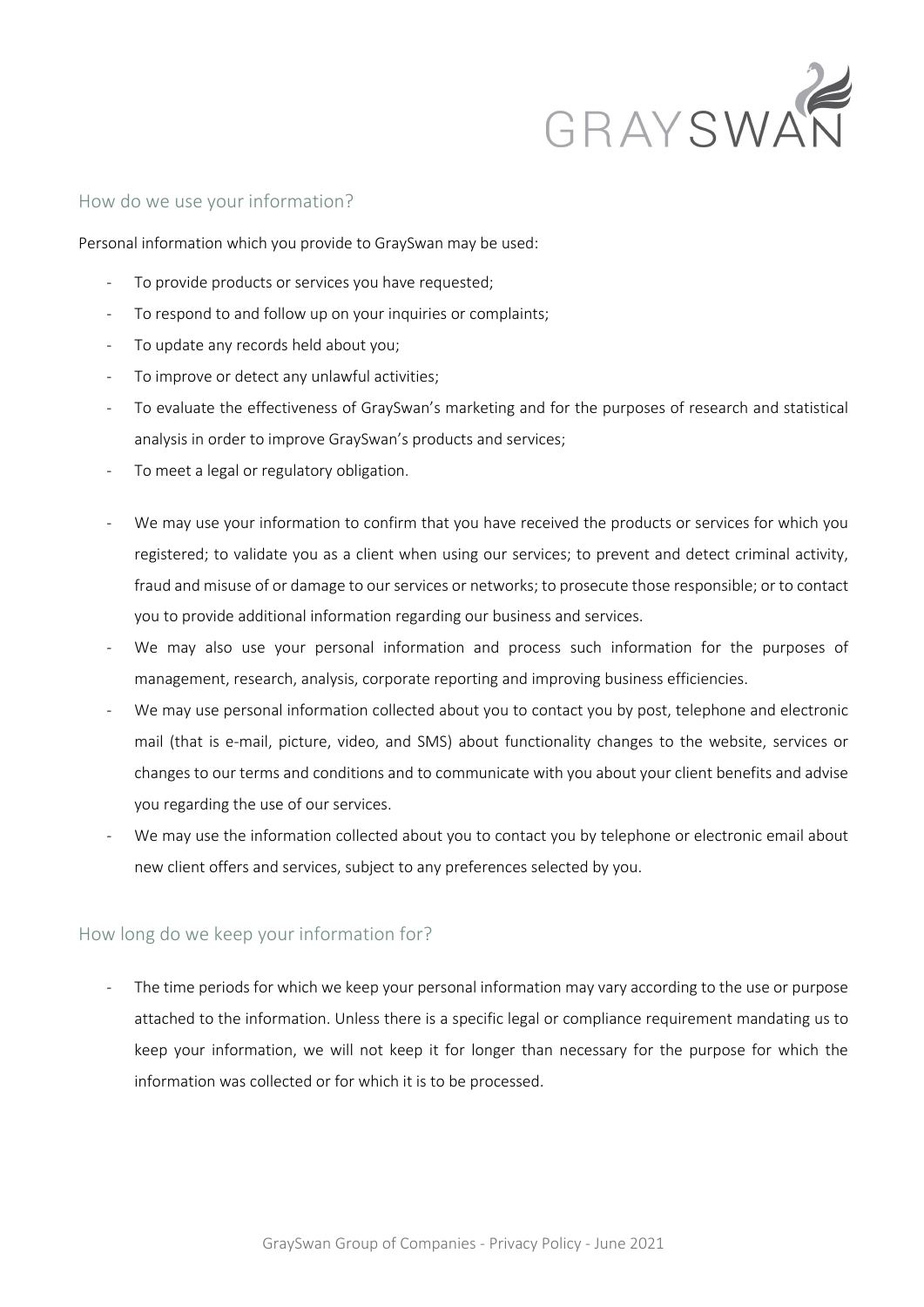

#### Disclosing your information to third parties

GraySwan will not share your personal information with third parties unless:

- We have your consent to do so for the purpose of providing a product or service;
- The disclosure is required to meet a local or international regulatory or tax authority requirement;
- The disclosure is required to meet a legal or regulatory obligation;
- GraySwan does not sell or rent your personal information to third parties for their marketing purposes.
- We reserve the right to access and disclose individual identifying information to third parties to comply with applicable laws, regulations and lawful government requests, to operate GraySwan's systems properly or to protect GraySwan or its users or to solve any client disputes.
- We may provide aggregate statistics about our products, sales, customers, traffic patterns and other website information to third parties, but these statistics will not include any information that could personally identify you.
- We may from time to time elect to make use of other organisations to provide some of our services, and our services will then be offered through third party service providers on the website. We may then share your personal information with these organisations. These organisations can and will process this personal information and will be obliged to keep such information confidential and to carry out the processing in reasonable manner that does not infringe your privacy. We will destroy records that are no longer required for processing or required to be maintained by regulation or law.

#### Cross-border transfer of your information

GraySwan maintains collaborative relationships with various domestic and international vendors, subcontractors, strategic partners, and others who assist GraySwan and our clients in the conduct of our respective businesses. From time to time, GraySwan may transfer personal information to these parties to enable them to work with GraySwan, but GraySwan requires that they maintain the privacy of personal information in a manner satisfactory to GraySwan and consistent with applicable law.

- GraySwan will ensure that whenever personal information is transferred to foreign countries, it will remain adequately protected.
- It is GraySwan's policy not to transfer personal information to any entity, individual, or organisation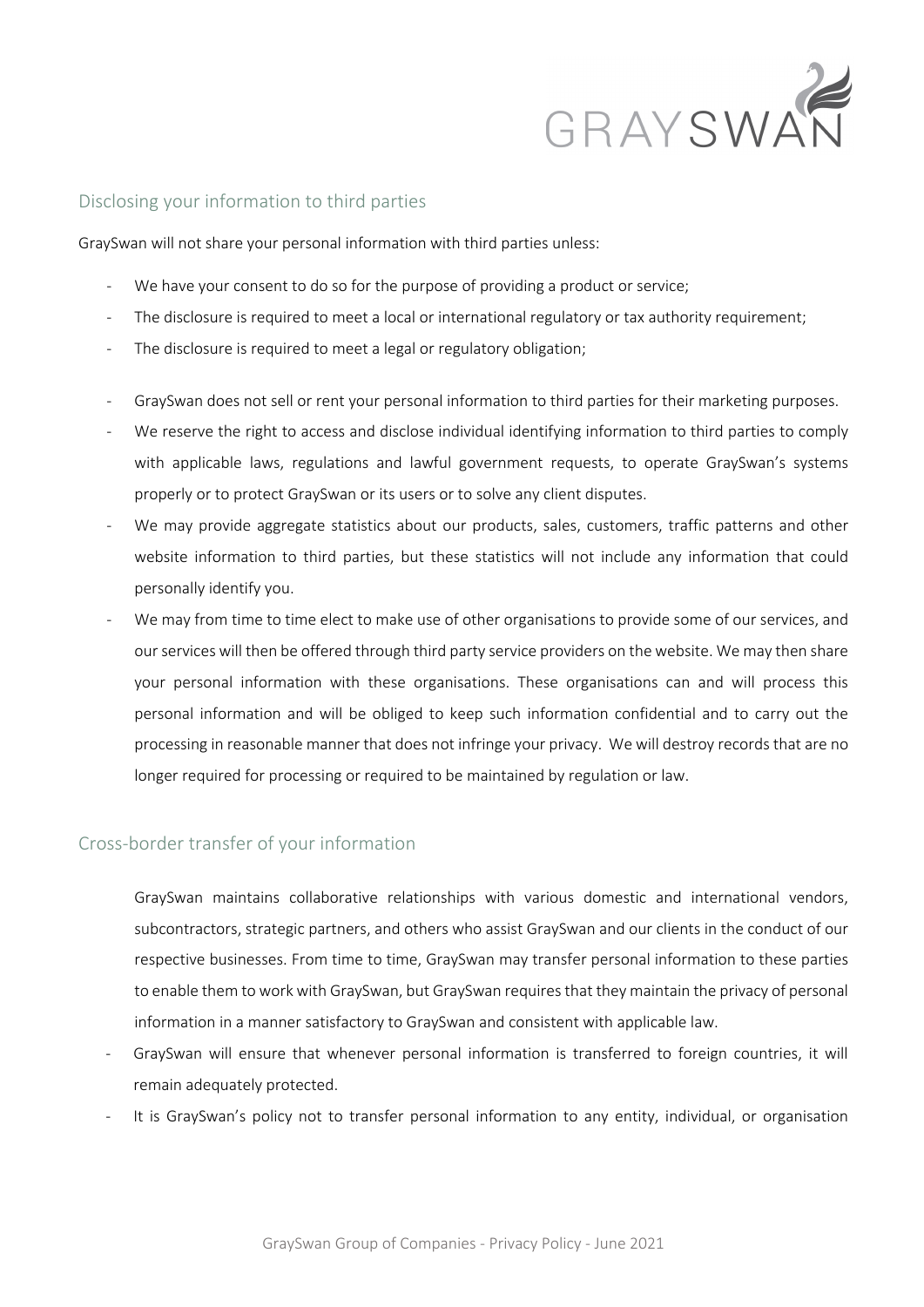

located in countries that do not provide an adequate level of data protection, unless:

- you have given your consent;
- the transfers are needed to enter into or perform a contract with you;
- the transfers are needed for the conclusion or performance of a contract concluded in your interest;
- the transfers are made pursuant to approved written contracts or a set of binding corporate rules which protect your rights; or
- the transfers are permitted under applicable law.
- Personal information transferred to another country may be subject to all the laws of that country, including laws related to money laundering, corruption and bribery, national security and anti-terrorism, which may permit local law enforcement or regulatory agencies to obtain access to information held by private businesses.

#### Cookies

- GraySwan may also collect personal information through the use of "cookies" in order to provide better client service. A cookie is a piece of information that is stored on your computer's hard drive by your web browser for record- keeping purposes. On revisiting the website, our computer server will recognise the cookie, giving us information about your visit.
- During the registration process we allocate cookies for our services. These cookies will hold information collected during your registration and will allow us to recognise you as a client and provide you with the services you require. If your browser is set to reject cookies, you may not be able to register for our services. We may also use this data to better understand your interests while online and to personalise your visits to the website.
- In addition, when you use the website, GraySwan automatically receives and records information on our server logs from your browser or mobile platform, including your location, IP address, cookie information, and the page you requested. We treat this data as non-personal information, except where we are compelled to do otherwise by law or legal authority.
- GraySwan will use this data in aggregate form to determine how users make use of the website and to identify areas for improvement.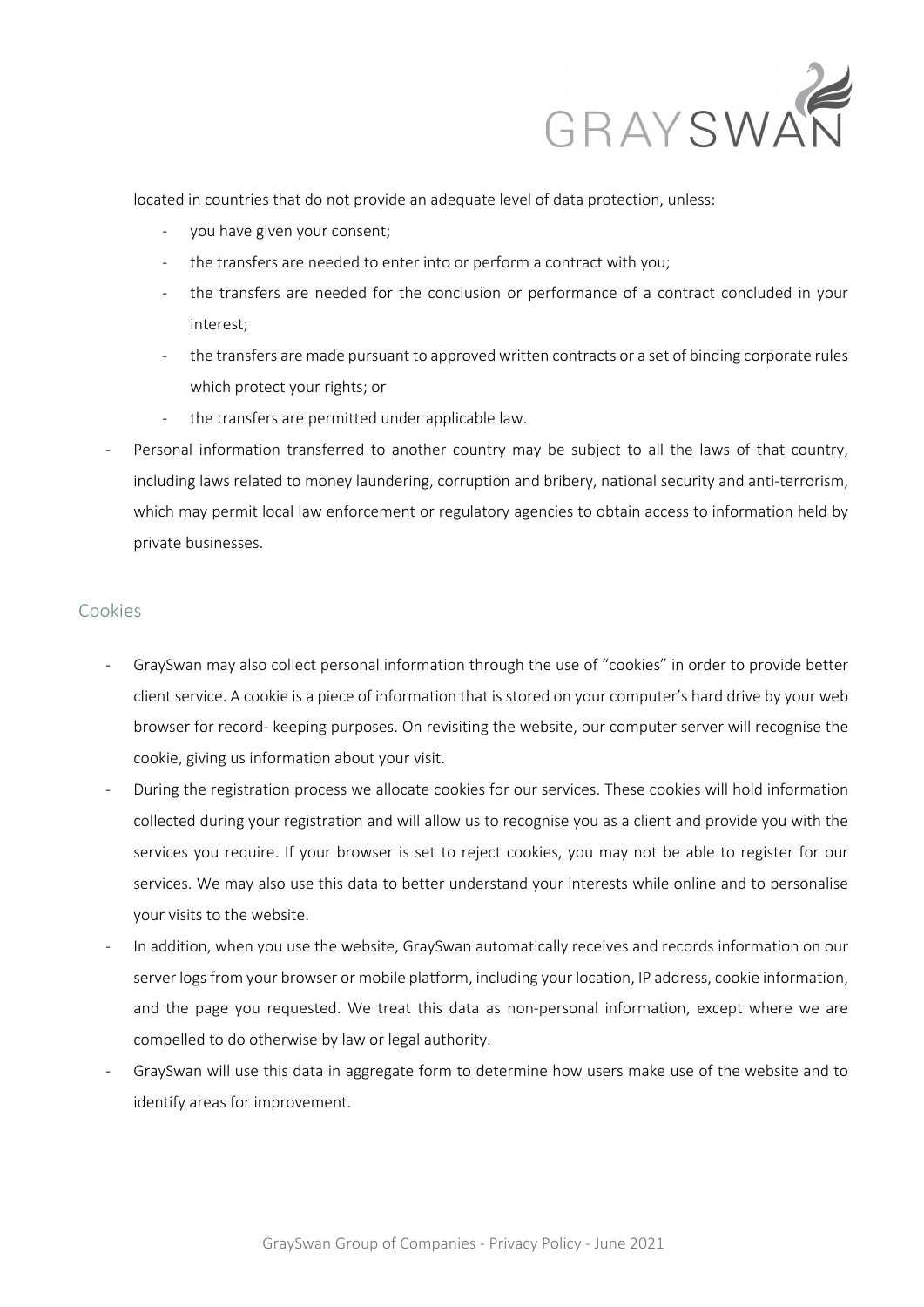

#### How can you refuse or opt out of cookies?

Most browsers are set by default to accept cookies automatically, but you can alter the settings of your browser to prevent automatic acceptance and to prompt you every time a cookie is sent to you or to allow you to choose not to receive cookies at all. Turning off cookies will not prohibit you from using the website, it may however limit your use of the website.

#### Cookies set by Third Parties

To support our website we sometimes embed photos and video content from websites such as YouTube and Flickr. As a result, when you visit a page with content embedded from, for example, YouTube or Flickr, you may be presented with cookies from these websites. GraySwan does not control the dissemination of these cookies. You should check the third party websites for more information about these.

#### Website sharing tools

The GraySwan website has embedded 'share' buttons to enable users of the site to easily share articles with their friends through a number of popular social networks. These sites may set a cookie when you are also logged in to their service. GraySwan does not control the dissemination of these cookies and you should check the relevant third party website for more information about these.

## Cookies set by Suppliers

- GraySwan uses Google Analytics a web analytics service provided by Google, Inc. Google Analytics sets a cookie in order to evaluate your use of the websites and compile reports for us on activity on the website.
- Google stores the information collected by the cookie on servers in the United States. Google may also transfer this information to third parties where required to do so by law, or where such third parties process the information on Google's behalf. Google will not associate your IP address with any other data held by Google. By using the Investec websites, you consent to the processing of data about you by Google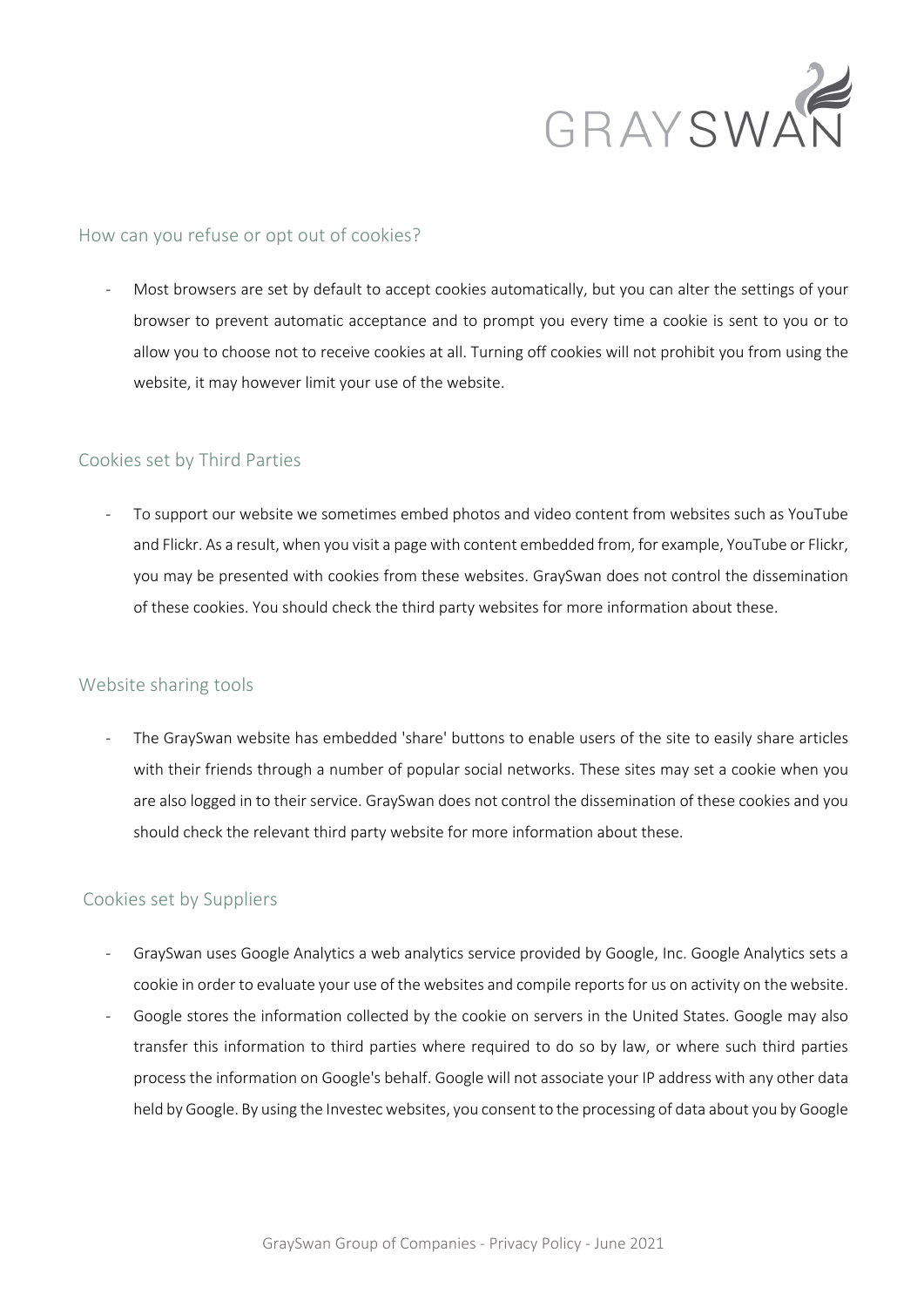

in the manner and for the purposes set out above.

For more information on the cookies set by Google Analytics, including information on how to opt out please go to: http://www.google.com/intl/en/privacypolicy.html

## Linking

We may link to other websites which are not within our control. Once you have left our website, we are not responsible for the protection and privacy of any information which you provide. You should exercise caution and look at the privacy statement applicable to the third party's website in question.

## Security

- GraySwan uses different technology, tools and procedures (for example, passwords and physical security) to protect your personal information against unauthorised access and disclosure, however, GraySwan makes no representations or warranties whatsoever in this regard.

## Access, modification and deletion of your information

- You have the right at any time to request that we confirm the personal information which we hold about you, and to request that we correct any incorrect or inaccurate personal information which we hold about you.
- In addition, you can see, modify or erase most of your personal information by contacting us to review any personal information that GraySwan holds about you.
- You have a right to object to the processing of your personal information where that processing is carried out for our legitimate interests.
- Where required by applicable law, where we send you direct marketing, we will obtain your consent for this, which you may withdraw at any time.